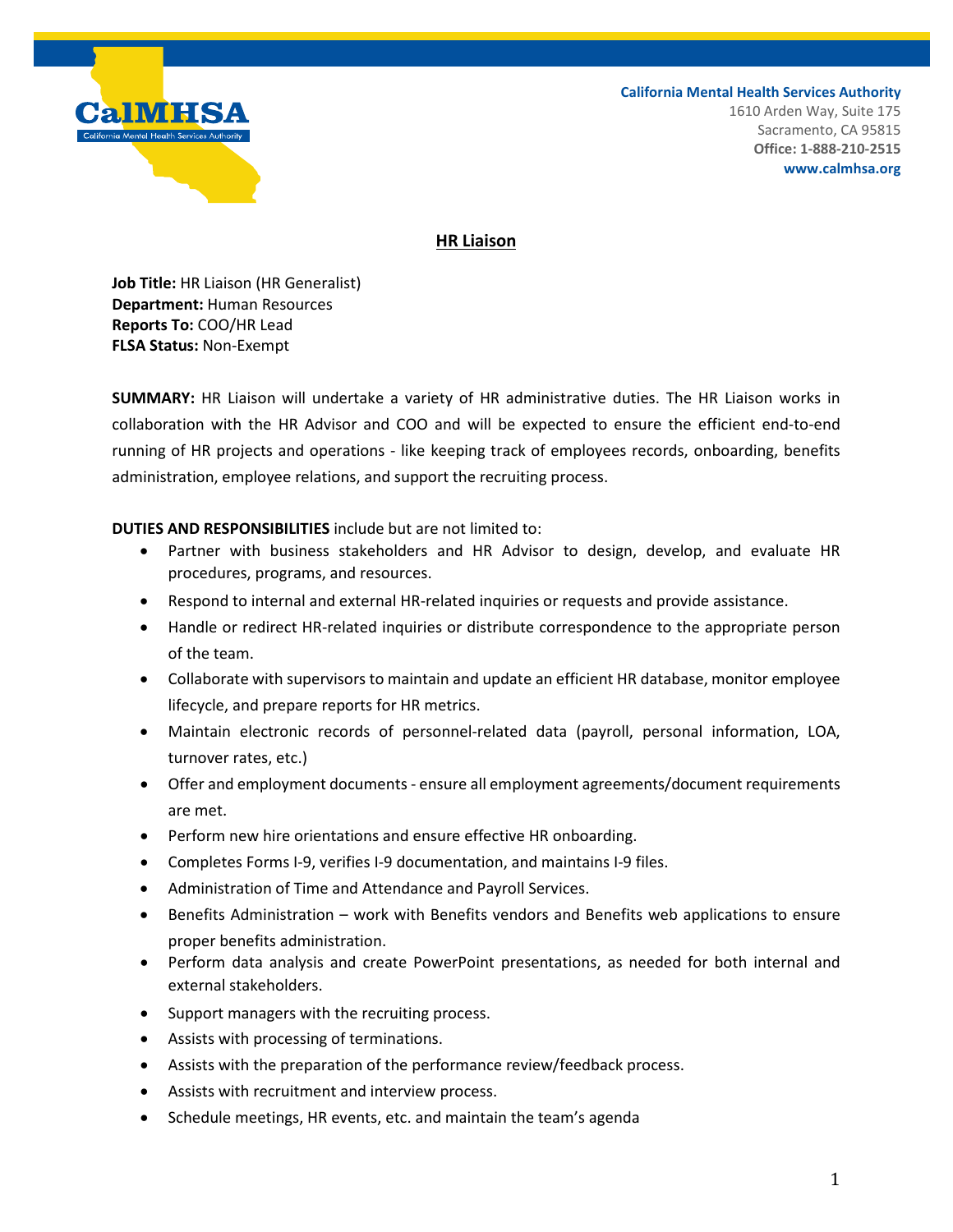

**California Mental Health Services Authority**

1610 Arden Way, Suite 175 Sacramento, CA 95815 **Office: 1-888-210-2515 www.calmhsa.org**

- Maintaining employee confidentiality.
- Assist in ad-hoc HR projects.
- Other duties as assigned.

#### **QUALIFICATIONS**

#### **EDUCATION and/or EXPERIENCE**

• Requires a BS/BA in Business Administration or in a similar field and three (3) years of qualifying Human Resources experience or an acceptable equivalent combination of education and experience.

To perform this job successfully, an individual must be able to perform each essential functions satisfactorily. The requirements listed below are representative of the experience, knowledge, skill, and/or ability required.

- Experience using HRIS / payroll software and web-based tools.
- Proficient with Microsoft Office Suite (Excel, PowerPoint, Outlook, and Word).
- Working knowledge of employment law and wage/hour best practices, in California.
- Excellent interpersonal and communication skills.
- Detailed-oriented and organized.
- Confidentiality and integrity focused.
- Ability to analyze processes and data.
- Excellent problem-solving skills.
- Has a strong desire to succeed in the face of adversity and demonstrates the willingness to push through challenges associated with changes.

### **Preferred Qualifications:**

- BSc/BA in business administration or relevant field
- Additional HR Manager education/certificate.

**COMPUTER SKILLS** – Demonstrate the ability to use a computer and applicable computer software effectively. Intermediate knowledge of Excel & Word, PowerPoint, Adobe, and Outlook.

**LANGUAGE SKILLS and MATHEMATICAL SKILLS -** Demonstrate the ability to read, comprehend, and respond appropriately through written or verbal form; demonstrate tactfulness when communicating including internal communication with staff members of all levels; ability to communicate with a variety of audiences effectively. Ability to add, subtract, multiply, and divide in all measure units, using whole numbers, common fractions, and decimals.